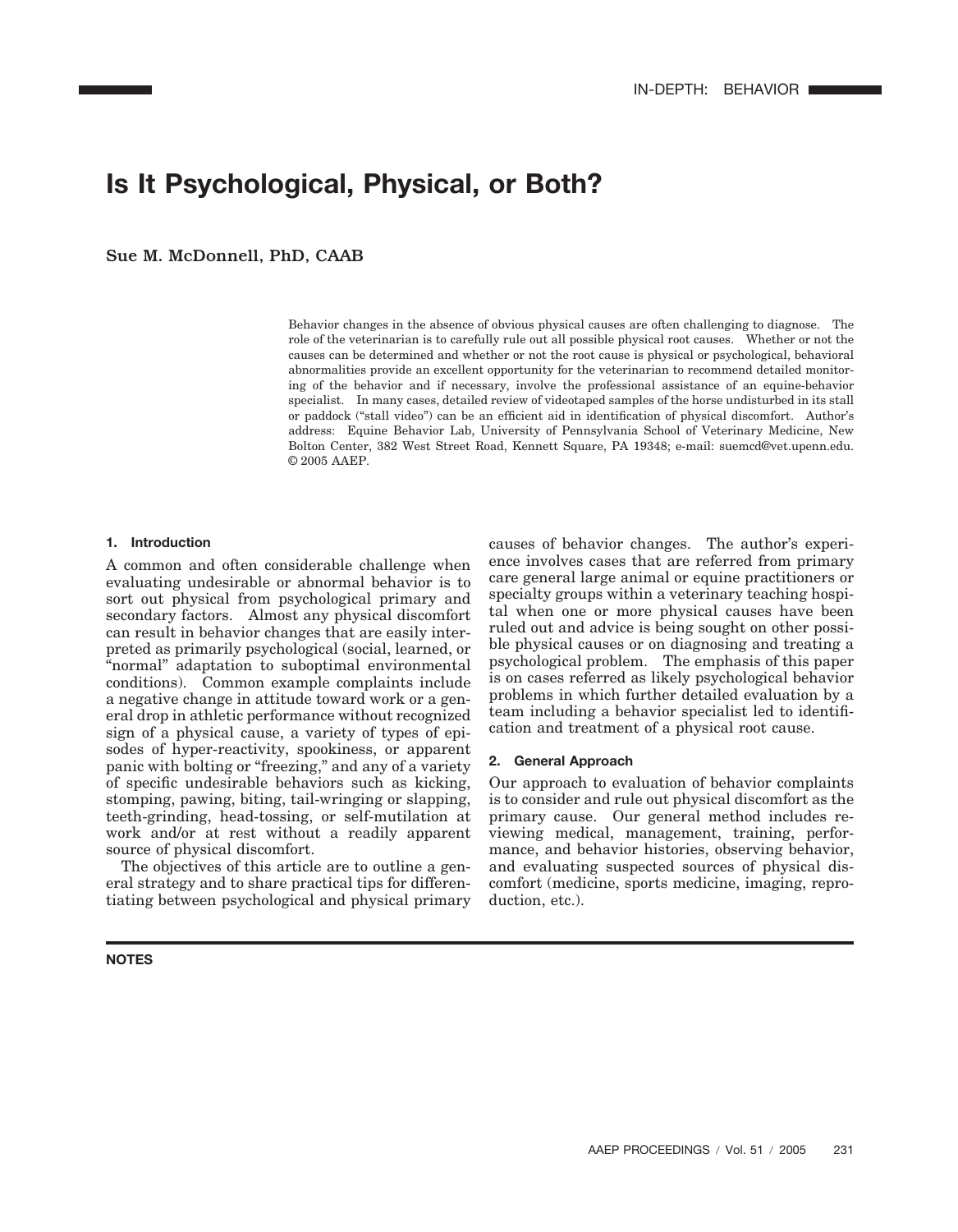# IN-DEPTH: BEHAVIOR

## **3. History**

Whenever possible, the medical, performance, and general management history is reviewed with owners, trainers, and referring veterinarians. It is useful to communicate directly with people who have been working regularly with and/or caring for the horse, including those who have observed the horse first hand. Whether discussing normal or problem behavior, we find it most useful to present questions that elicit specific descriptions of the problem behaviors as opposed to interpretive summary statements. The main objective is to reach as precise of an anatomical description as possible (e.g., "stallion turns head back to the flank, usually to the left but sometimes to the right, sniffs prepuce, nips at stifle, squeals, kicks out, and turns in a circle to the left" as opposed to "he pitches a fit, trying to get attention, tearing the barn down, getting even with the barn manager, and even hurting himself"). Video samples or photodocumentation, when available, can be helpful in developing a clear understanding of the specific problem behavior. Similarly, it is useful to establish precise descriptions of what precedes and terminates an episode: how does it start, how does it end, when and how did the behavior develop, when and where does it occur, when and where does it not occur, what is the observed frequency, are there any apparent ameliorating or exacerbating conditions, and can the behavior be predicted or produced.

Another goal that can be accomplished in history taken directly from the people working with the horse is to identify possible conditioned stimuli, reinforcement, and social or environmental conditions that may be involved in shaping or maintaining the behavior. If the root cause of a problem behavior is primarily psychological, then it should be able to be taught or prompted with social or environmental manipulation alone. In taking the history and throughout the evaluation of such a case, it is useful to keep in mind questions such as how could this behavior have been inadvertently prompted and/or shaped, is it possibly being reinforced by the consequences, what do you do when you see the behavior, and can the behavior be interrupted. In other words, how might operant or classical conditioning models specific to this horse's situation explain the problem behavior in part or in whole. Another question to keep in mind when taking a history in this regard is could this particular behavior be taught to a horse, and how would that be done, deliberately and inadvertently. A related concept, if the problem behavior is achieving a goal for the horse (e.g., avoiding work), is it a fairly efficient method of achieving that goal? Discussion of this type with the people working with the horse can often provide insight into their understanding and skill with horse behavior, which may be helpful both in understanding the problem as well as in developing a plan for effective behavior modification.

# **4. Detailed Evaluation**

#### Physical Examination and Direct Observation

We recommend that evaluation of a behavior problem begin with a physical examination with the specific behavior complaint in mind. Particular attention is paid to any injuries that may be associated with the problem behavior, specifically charting locations of any lesions or blemishes. This can also be a good opportunity to observe the general temperament and compliance of the horse and the handler-horse interaction, which is potentially relevant to the behavior problem. If the behavior occurs predictably or can be reliably provoked with challenge situations, direct observation of the problem behavior can be very helpful.

# Direct Observation and Videotaping of the Horse in Demonstration and Challenge Situations

In some cases, the frequency and predictability of the problem behavior or the history of provocation make it practical to try to directly observe the problem behavior. For example, for a horse with a history of reliably collapsing during saddling, a demonstration (or partial demonstration) may be staged for direct observation and videotaping for review.

#### Multi-Hour or Multi-Day Continuous Video Samples

In many instances and in many types of behavior complaints, we find that a multi-hour or even multiday sample of videotaped behavior of the horse undisturbed in a stall or small paddock can be helpful in identifying a specific physical discomfort or determining if the problem is physical or behavioral. There are many advantages to the use of multi-hour videotaped samples compared with direct live observation. Some key advantages can be summarized as follows:

- Observation of the horse's behavior over a longer period than is practical for direct observation enables identification of infrequent behaviors.
- Similarly, hours-long samples viewed over a shorter time span often enables the detection of repeated subtle signs of discomfort.
- Problem behaviors or episodes can be reviewed multiple times, using real-time, slow-play, and even frame-by-frame mode to evaluate the elements and details. Examples of problem behavior can be reviewed with owners and with consulting specialists.
- Certain abnormal behaviors and patterns of behavior appear to be more readily recognized when viewed in fast forward than at real time. For example, postural sway associated with various neurologic conditions or abnormally frequent weight shifting associated with limb, back, or abdominal discomfort typically is much more conspicuous when viewed at fast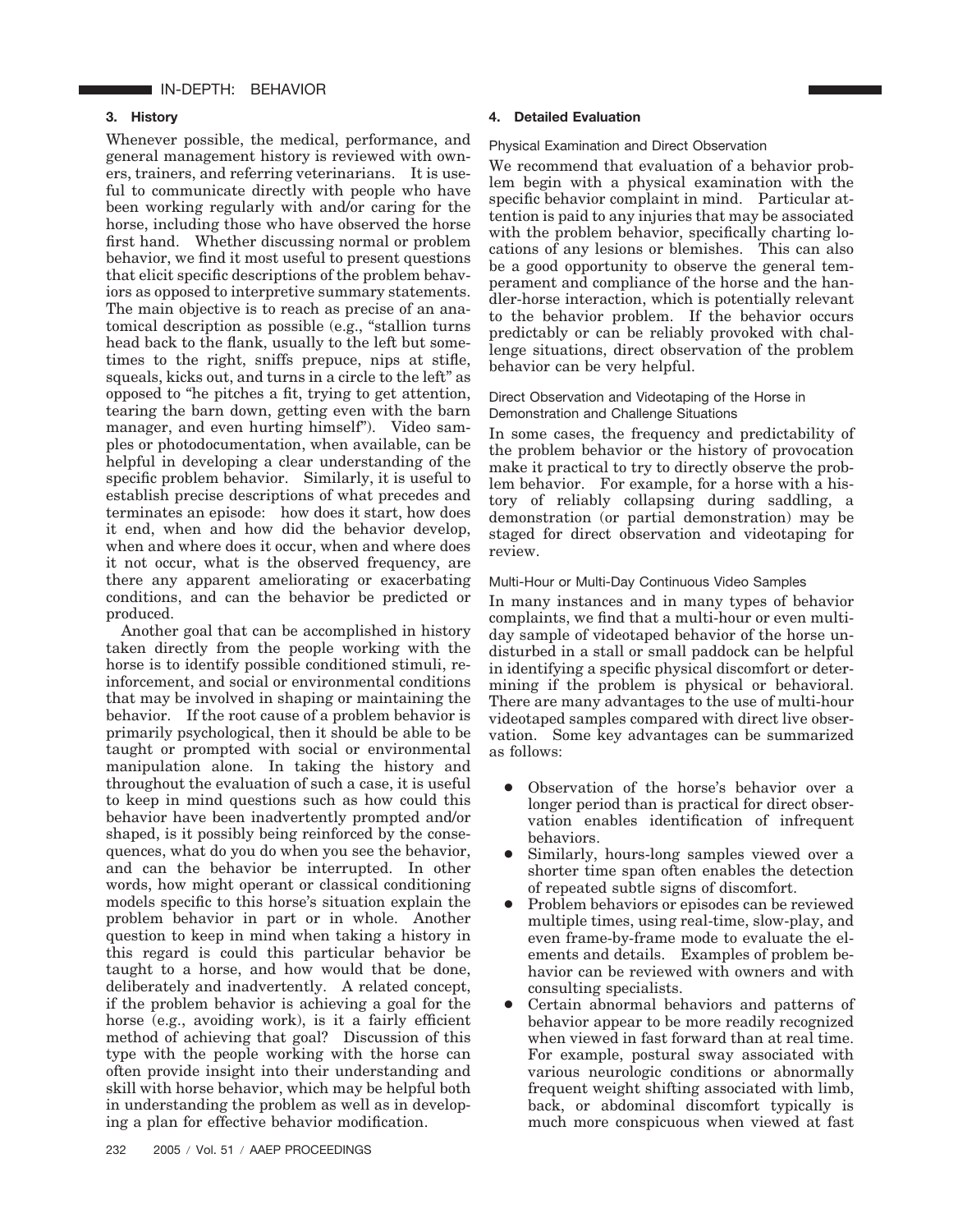forward than when observed directly or viewed from video at real time.

- Associated environmental events can be identified that appear to precipitate, exacerbate, or ameliorate problem behavior. Many problem behaviors occur in association with particular events, for example, in association with feeding time or before and/or after work. Evaluation of repeated 24-hour samples enables identification of these patterns.
- In most situations, hours-long or longer video sampling enables evaluation of the horse with and without human presence and handling. Human presence and associated events can often either worsen discomfort, or distract a horse from apparent discomfort.
- The frequency, duration, and severity of a behavior problem can be compared over time, especially to evaluate effectiveness of treatment, by repeating samples under otherwise standard conditions.
- In addition to identification of specific problem behavior, evaluation of hours or days-long samples enables assessment of the general normalcy and comfort of the horse. This is not only useful in determining whether the root problem is physical or psychological, but can be useful in advising clients on the welfare status of the horse.

Video sampling can be done with the horse in a stall or small-paddock situation using a video camera with a wide-angle lens that can span the entire space and adequate lighting. Inexpensive ordinary consumer models of video equipment available from second-hand or discount sources are adequate to obtain good samples. Table 1 lists the equipment and supplies we used to obtain video samples. For reasons described in the footnote of Table 1, videotaped samples are recorded in the ordinary continuous recording mode rather than in a time-lapse mode.

Samples are viewed on a standard monitor. Tapes are viewed at fast forward, stopping and rewinding for real-time viewing of any periods of interest. At fast forward, a T-200 recorded at super  $long$  play (SLP) mode yields  $\sim$ 630 min (10.5 h) of tape when viewed at 22 times real speed without pause or stops and examining the tape takes  $\sim\!\!30$ min. With stops, rewinding, reviewing, and notetaking, an experienced technician generally requires 1 h to review a single 10.5 h taped sample. For a standard 24-h sample, we typically use one of three combinations: three T-160 videotapes, two T-180 and one T-120 tapes, or four T-120 tapes. In any of those combinations, viewing and basic note-taking of the 24-h sample requires 2–3 h of technician time. These typical viewing times are for obtaining basic information for the general report shown below along with notation of times and capture of example footage. The estimates do not include the time required for a detailed time-based quantitative analy-

#### **Table 1. Equipment and Supplies for Obtaining Stall Videos**

- VHS or VHS-C color\* video camcorder with wide-angle lens and time/date feature\* to obtain the image (\$200–\$300 used, \$200–\$600 discount retail).
- VHS video recorder (VCR) or monitor/VCR with SLP continuous recording mode† to record sample (\$50–\$400 discount retail).
- T-120, T-180, or T-200 VHS video cassettes to record 6–, 8–, or 10–h samples per tape, respectively, in SLP–recording mode
- Video tripod or camera mount to hold camera stable for hours Extension cord, power strip, and cables to connect camcorder to VCR

Cable ties and duct tape for securing cords Labels and marking pen

\*Common to almost all models made after 1990.

† Continuous recording rather than time lapse is essential for this purpose. Time–lapse recording is a series of still single frames or continuous samples recorded at a fixed time interval. Consumer–grade recorders that have time-lapse features typically have one or more options for the time-lapse interval and sample length (e.g., 1 s recorded at 1-min intervals, 1 s recorded at 1-h intervals, or 1 min recorded at 1–h intervals). More sophisticated time-lapse recorders (usually professional grade equipment) can be programmed to set the recording interval and sample length. Although time lapse enables a single videotape to record over a very long time, short samples at intervals will miss all or part of the behaviors of greatest interest.

sis with exact frequencies and durations of a variety of measures or the construction of a quantitative time budget. For clinical purposes, it is usually not necessary to do the more detailed video analysis, which can take up to several hours to evaluate a 24-h sample.

Table 2 summarizes examples of behaviors indicating physical discomfort that can be seen on these "stall videos" as well as examples of specific diagnoses that have been reached with follow-up examinations. Table 3 summarizes our reference ranges for stalled horses. These are based on clinical and research experience. We also find that a good understanding of natural behavior of horses is helpful in identifying unusual behaviors. Recommended references are Houpt,<sup>1</sup> McGreevy,<sup>2</sup> McDonnell,<sup>3</sup> and Waring.<sup>4</sup>

Figure 1 is an example of our basic "stall video" report form that we use as a template. In practice, this report form is more or less custom modified for each case.

#### **5. Follow-Up Specialty Examinations**

Depending on the history, physical examination, direct observation, and video sample results, we formulate a step-wise plan for follow-up examinations and consultations, including services such as cardiology, medicine, dermatology, reproduction, sports medicine, and imaging. We often conclude that, especially with referral cases, imaging procedures such as endoscopy and nuclear scintigraphy are the most efficient approach when done early in the plan. We find it useful for one or two clinicians to serve as a primary clinician to coordinate communication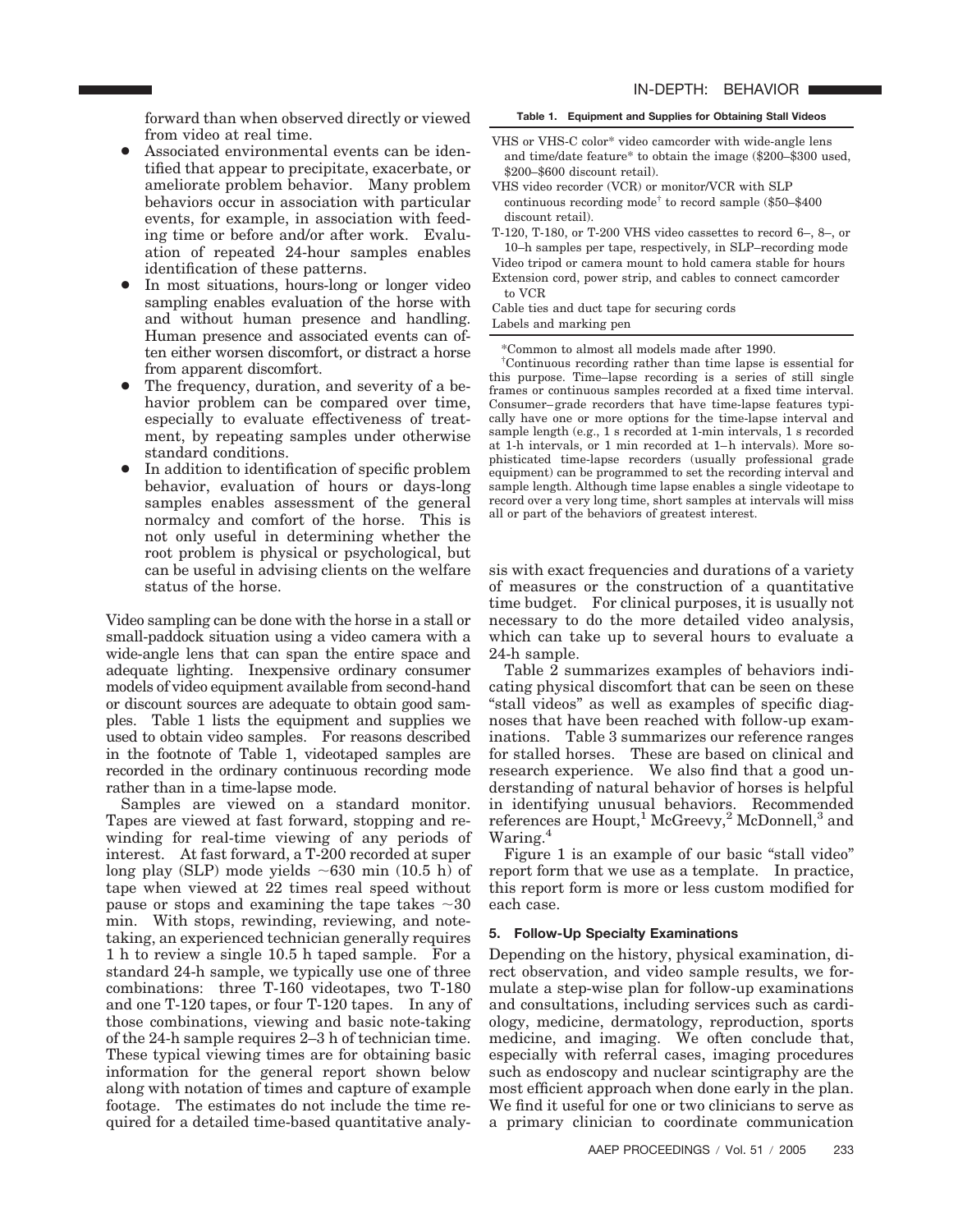# IN-DEPTH: BEHAVIOR

**Table 2. Example Behaviors Observed in "Stall Videos" and Possible Physical Causes**

| Specific Behavior Observation                                                                                                                                         | Possible Physical Problem or Discomfort                                                        | <b>Example Diagnoses</b>                                                                                                                                                                           |
|-----------------------------------------------------------------------------------------------------------------------------------------------------------------------|------------------------------------------------------------------------------------------------|----------------------------------------------------------------------------------------------------------------------------------------------------------------------------------------------------|
| Apparent reluctance to lie down and/or<br>difficulty lying down or getting up<br>Partial or full collapse                                                             | Limb pain, neck or back pain, sore feet                                                        | Joint disease, fractured pelvis, neurologic<br>disorders, back pain                                                                                                                                |
| Forelimb bucking or falling to knees                                                                                                                                  | Central nervous system (CNS) disorders,<br>cardiac dysfunction, recumbent sleep<br>deprivation | Narcolepsy, cataplexy, epilepsy, inability to<br>get down and up for recumbent rest                                                                                                                |
| Hindlimb collapse                                                                                                                                                     | Neuropathy                                                                                     | Cervical vertebral malformation (CVM),<br>equine protozoal myeloencephalitis<br>(EPM)                                                                                                              |
| Forelimb and hindlimb collapse<br>Stumbling, collapse when startled<br>Seizure                                                                                        | CNS disorders, cardiac dysfunction<br>Neurologic disorders<br>Neurologic disorders             | Narcolepsy, cataplexy, epilepsy, CVM<br><b>EPM</b><br>Epilepsy, EPM                                                                                                                                |
| Treading when recumbent<br>Altered mentation                                                                                                                          | Neurologic disorder<br>CNS disorders                                                           | Seizure<br>Narcolepsy, epilepsy, trauma,<br>tranquilization, fluphenazine toxicosis <sup>6,7</sup>                                                                                                 |
| Ataxia<br>Leaning hindquarters or side into wall,<br>fence, or corner                                                                                                 | Neurologic disorders<br>Neurologic disorders, hindlimb pain                                    | EPM, CVM<br>Narcolepsy, EPM                                                                                                                                                                        |
| "Non-physiologic" postures<br>Head tilt<br>Head held lower than normal<br>Limb position not "corrected" from<br>far forward or back, limbs crossed,<br>or limb "wide" | Head discomfort, neurologic disorder<br>Neck discomfort, weakness<br>Neurologic disorder       | Vestibular disease, neoplasia, EPM<br><b>EPM</b><br>EPM, CVM                                                                                                                                       |
| Stiff gait<br>Frequent pawing, rolling, dog-sitting<br>Tail lifting, slapping, wringing                                                                               | Muscle soreness, back pain, limb pain<br>Abdominal pain<br>Abdominal, urogenital discomfort    | Lyme disease<br>Gastric ulcers, colic<br>Vaginitis, urethritis, kidney stones,<br>testicular torsion                                                                                               |
| Frequent urination or posturing and/or<br>straining to urinate<br>Frequent defecation or posturing and/                                                               | Abdominal, urogenital discomfort<br>Caudal abdominal discomfort                                | Vaginitis, urethritis, bladder stones,<br>cystitis<br>Impaction, flatulent colic                                                                                                                   |
| or straining to defecate<br>Odd pawing or hind leg extensions into<br>space, odd neck extensions with                                                                 | Extra-pyramidal signs                                                                          | Fluphenazine toxicosis <sup>6,7</sup>                                                                                                                                                              |
| head tilt, glazed eye, "spacey" gaze<br>Hind leg lifting, drawing stifle toward<br>body                                                                               | Abdominal, pelvic discomfort                                                                   | Kidney stones, bladder stones, inguinal<br>hernia, colic, jejunal abscess, gastric<br>ulcers, cystitis, pelvic fracture, genital<br>trauma                                                         |
| Kicking out with one or both hindlimbs Abdominal, pelvic discomfort                                                                                                   |                                                                                                | Kidney stones, bladder stones, inguinal<br>hernia, jejunal abscess, gastric ulcers,<br>cystitis, testicular torsion, vaginitis,                                                                    |
| Kicking toward abdomen                                                                                                                                                | Abdominal discomfort                                                                           | genital trauma, seminal vesiculitis<br>Kidney stones, bladder stones, inguinal<br>hernia, jejunal abscess, gastric ulcers,<br>cystitis, testicular torsion, genital<br>trauma, seminal vesiculitis |
| Stomping, forelimb or hindlimb                                                                                                                                        | Skin irritation, abdominal discomfort,<br>fasciculations                                       | Chorioptic mange, back pain, myopathy                                                                                                                                                              |
| Throwing head or biting at dorsal<br>midline                                                                                                                          | Back pain, skin irritation                                                                     | Muscle soreness, Lice                                                                                                                                                                              |
| Throwing head or biting at abdomen<br>Throwing head or biting at shoulder,<br>chest                                                                                   | Abdominal pain<br>Pain, discomfort                                                             | Colic<br>Myopathy                                                                                                                                                                                  |
| Throwing head or biting at flank                                                                                                                                      | Abdominal, pelvic pain                                                                         | Kidney stones, bladder stones, inguinal<br>hernia, jejunal abscess, gastric ulcers,<br>cystitis, testicular torsion, seminal<br>vesiculitis                                                        |
| Biting at legs, rubbing one limb<br>against another                                                                                                                   | Pain, skin irritation                                                                          | Laminitis, degenerative hock disease,<br>chorioptic mange                                                                                                                                          |
| Shifting weight frequently on<br>hindlimbs*                                                                                                                           | Foot pain, back pain, caudal abdominal<br>discomfort, pelvic discomfort                        | Pelvic fracture, laminitis                                                                                                                                                                         |
| Shifting weight frequently on<br>forelimbs*                                                                                                                           | Foot pain                                                                                      | Navicular disease                                                                                                                                                                                  |
| Shifting weight frequently from the<br>forelimbs to the hindlimbs <sup>†</sup>                                                                                        | Limb pain, back pain                                                                           | Laminitis, sore back                                                                                                                                                                               |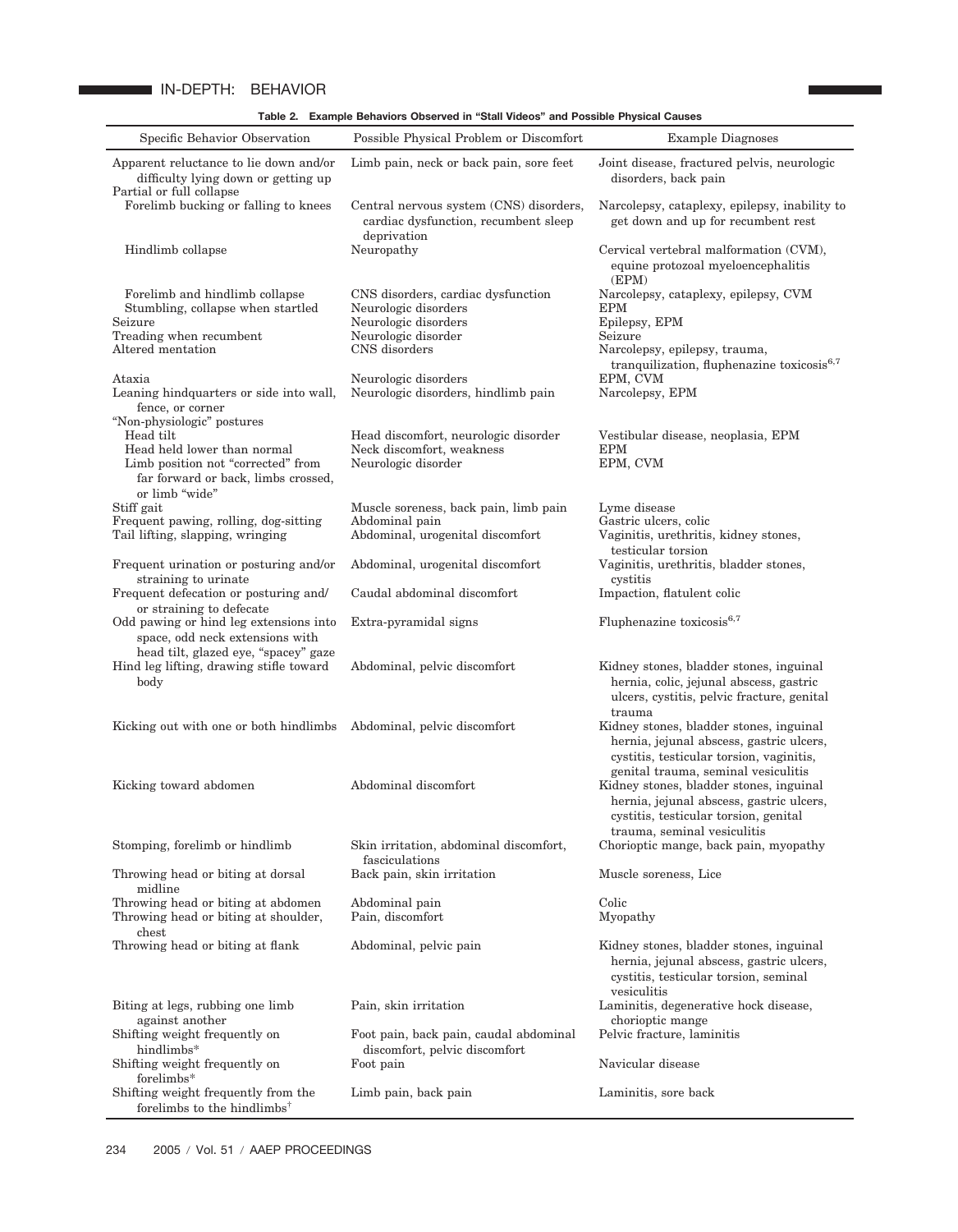# IN-DEPTH: BEHAVIOR

|                                                                                                                                                                                   | Table 2. (continued)                                                        |                                                        |
|-----------------------------------------------------------------------------------------------------------------------------------------------------------------------------------|-----------------------------------------------------------------------------|--------------------------------------------------------|
| Specific Behavior Observation                                                                                                                                                     | Possible Physical Problem or Discomfort                                     | <b>Example Diagnoses</b>                               |
| Sudden interruption of quiet eating or<br>resting, as if startled                                                                                                                 | Sharp intense pain                                                          | Kidney stones, seminal vesiculitis                     |
| Muscle fasciculation at shoulder, flank,<br>or hindquarters                                                                                                                       | Myopathy, mini seizure                                                      | Myopathy, epilepsy                                     |
| Head movements and non-physiologic<br>postures                                                                                                                                    |                                                                             |                                                        |
| Jerking up and down with snorting,<br>nose-flicking, nose-rubbing                                                                                                                 | Trigeminal irritation                                                       | Photic headshaking syndrome (trigeminal)<br>neuralgia) |
| Figure-eight head toss                                                                                                                                                            | "Frustration" with any type of physical<br>pain, usually intermittent acute | Kidney stones, testicular torsion                      |
| Apparent reluctance or discomfort to<br>forage with head high (e.g., from<br>elevated hay rack)                                                                                   | Neck discomfort                                                             | Trauma                                                 |
| Frequent rolling                                                                                                                                                                  | Abdominal pain, skin irritation                                             | Colic, lice                                            |
| Teeth grinding                                                                                                                                                                    | Extreme physical pain, CNS neurologic                                       | Gastric ulcers                                         |
| Lip quivering, repeated yawning<br>outside usual rest context, repeated<br>flehmen response without olfactory<br>stimulus context, frequent lip<br>licking, lip smacking, sighing | Sudden intermittent or chronic pain,<br>irritation                          | Colic, small airway disease, seminal<br>vesiculitis    |
| Hyper-reactivity to visual, auditory, or<br>tactile stimulation                                                                                                                   | Pain, CNS, trigeminal stimulation                                           | Trigeminal neuralgia                                   |
| Frequent masturbation (>36 episodes<br>per 24 h for stallions and $>24$<br>episodes per 24 h for geldings)                                                                        | Pain, genital irritation                                                    | Laminitis, genital trauma                              |
| Rubbing hindquarters against objects                                                                                                                                              | Tail, anal, vaginal irritation                                              | Parasites, vaginitis, clitoral inflammation            |

\*On fast-forward viewing, a rhythmic side-to-side rocking or sway at 1–5 s intervals (20 s–2 min real time) distinct from normal standing rest and standing sleep. During undisturbed, normal standing rest, the hind quarters remain relatively motionless for intervals of  $\geq 30$  s of viewing in fast forward, which at 22 times real time represents  $>10$  min real time.

<sup>†</sup>On fast-forward viewing, a rhythmic rostral-caudal rocking is distinct from normal standing rest and standing sleep.

among the various services or consults and to lead the client through the diagnostic plan. In our facility, this is usually the admitting clinician (usually sports medicine, medicine, reproduction, or surgery) and/or the behavior clinician.

# **6. Examples of Common Behavior Complaints**

Certain types of behavior patterns are especially difficult to determine if the root cause is physical or psychological; these cases are commonly referred for detailed evaluation. Three examples are discussed: a change in attitude and performance, a variety of types of episodes of hyper-reactivity, spookiness, or apparent panic with bolting and "freezing," and self-mutilation.

## Change in Attitude and Performance

Psychologically stressful management, handling, training and work program, or social environment alone can certainly induce changes in attitude and

|  | Table 3. Reference Ranges for Behavior of Horses Alone in Stalls or Small Paddock |  |  |  |  |  |
|--|-----------------------------------------------------------------------------------|--|--|--|--|--|
|--|-----------------------------------------------------------------------------------|--|--|--|--|--|

| Behavior <sup>2,8</sup>                                                              | Typical Frequency and/or Duration                                                                                                                                                         |
|--------------------------------------------------------------------------------------|-------------------------------------------------------------------------------------------------------------------------------------------------------------------------------------------|
| Major activity changes (eating, standing rest, standing<br>alert, resting recumbent) | $30-110$ episodes, typically 20–60 min per activity when<br>undisturbed (includes stallions and estrus mares,<br>which typically have more changes than geldings and<br>non-estrus mares) |
| Standing rest                                                                        | $10-30$ episodes, $5-120$ min each, $8-12$ h total                                                                                                                                        |
| Recumbent rest                                                                       | $0-6$ episodes, $10-80$ min each, $0-6$ h total                                                                                                                                           |
| Eating when fed hay 2–3 times daily or continuously                                  | $10-30$ episodes, $5-30$ min each, $4-12$ h total                                                                                                                                         |
| Drinking                                                                             | $2-8$ episodes, $10-60$ sec each, $1-8$ min total                                                                                                                                         |
| Urination                                                                            | 4–15 episodes (greater for mares in estrus and stallions)<br>in situations where marking behavior is elicited)                                                                            |
| Defecation                                                                           | $4-15$ episodes                                                                                                                                                                           |
| Rolling                                                                              | $2-8$ bouts, $2-8$ rolls per bout                                                                                                                                                         |
| Spontaneous erection and masturbation                                                | stallions, 18–36 episodes; geldings, 9–24 episodes                                                                                                                                        |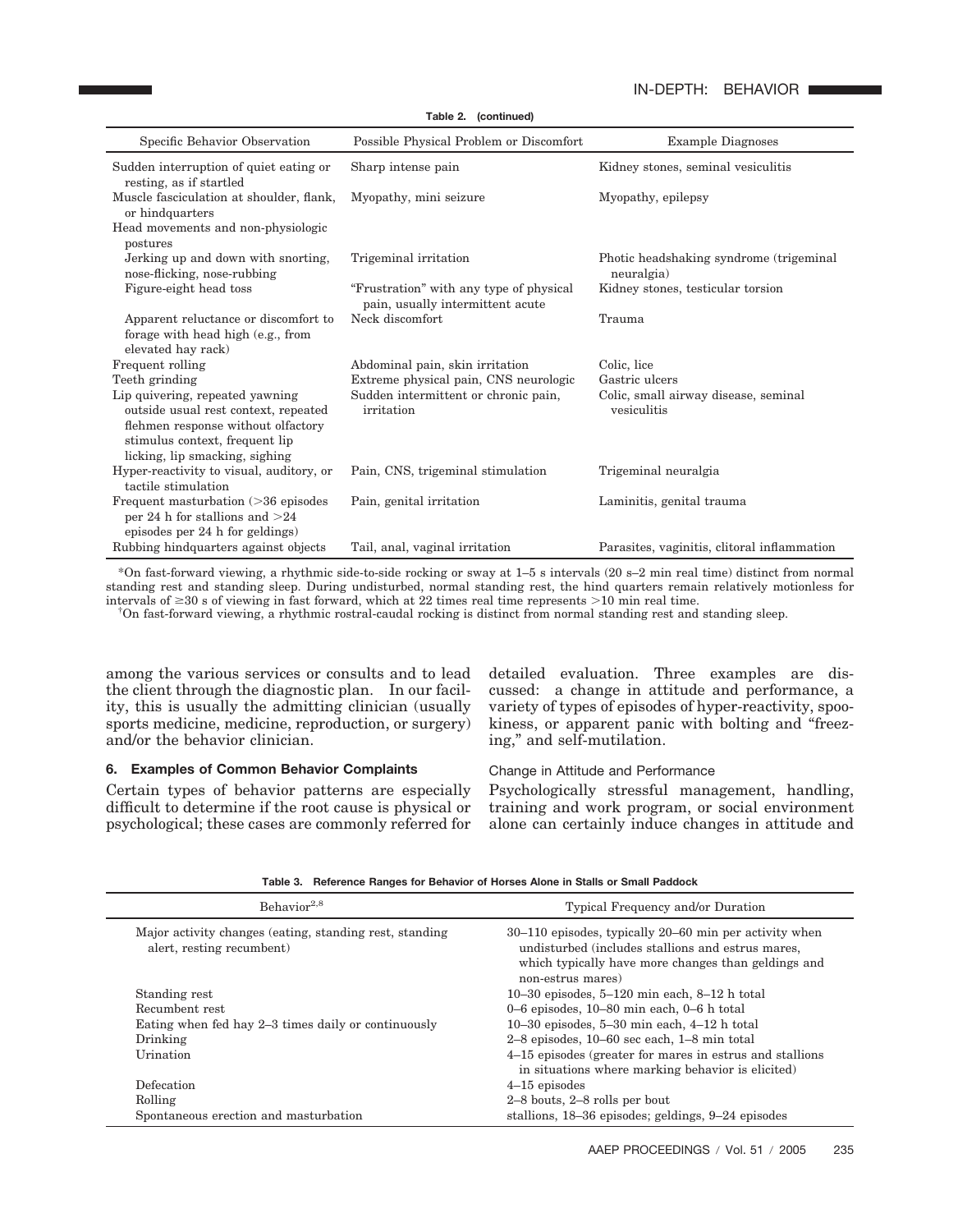|                                           | <b>Equine Behavior Lab, New Bolton Center</b><br>Videotaped Surveillance Sample |       |  |
|-------------------------------------------|---------------------------------------------------------------------------------|-------|--|
|                                           |                                                                                 |       |  |
|                                           |                                                                                 |       |  |
|                                           |                                                                                 |       |  |
|                                           |                                                                                 |       |  |
|                                           |                                                                                 |       |  |
|                                           |                                                                                 |       |  |
| General temperament and activity pattern: |                                                                                 |       |  |
| Interaction with humans:                  |                                                                                 |       |  |
| Interaction with other horses:            |                                                                                 |       |  |
| Eating behavior:                          |                                                                                 |       |  |
| Urination:                                |                                                                                 |       |  |
| Defecation:                               |                                                                                 |       |  |
| Rest/Recumbency:                          |                                                                                 |       |  |
| Masturbation:                             |                                                                                 |       |  |
| Specific unusual/abnormal behaviors:      |                                                                                 |       |  |
| Conclusions/Recommendations:              |                                                                                 |       |  |
|                                           |                                                                                 |       |  |
|                                           |                                                                                 |       |  |
| Viewed by:                                |                                                                                 | Date: |  |

Fig. 1. Example stall video report form.

performance in a physically healthy horse and may adversely affect the horse's physical health. Gastric ulcers is probably the best example. Many times, a sour attitude is assumed to be psychological; however, underlying physical problems are eventually identified as the primary cause. We have seen many examples of physical problems over the years. One such example was a race mare whose performance

diminished and attitude soured to the point that she aggressively refused to work and was retired to be a broodmare. On reproductive examination, a granulosa cell tumor weighing over 60 lb was identified. Another classic case was a mare that showed a sour attitude, and later, recurrent mild colic, whenever getting ready for work. After months, she became dangerously resistant to work and at times, self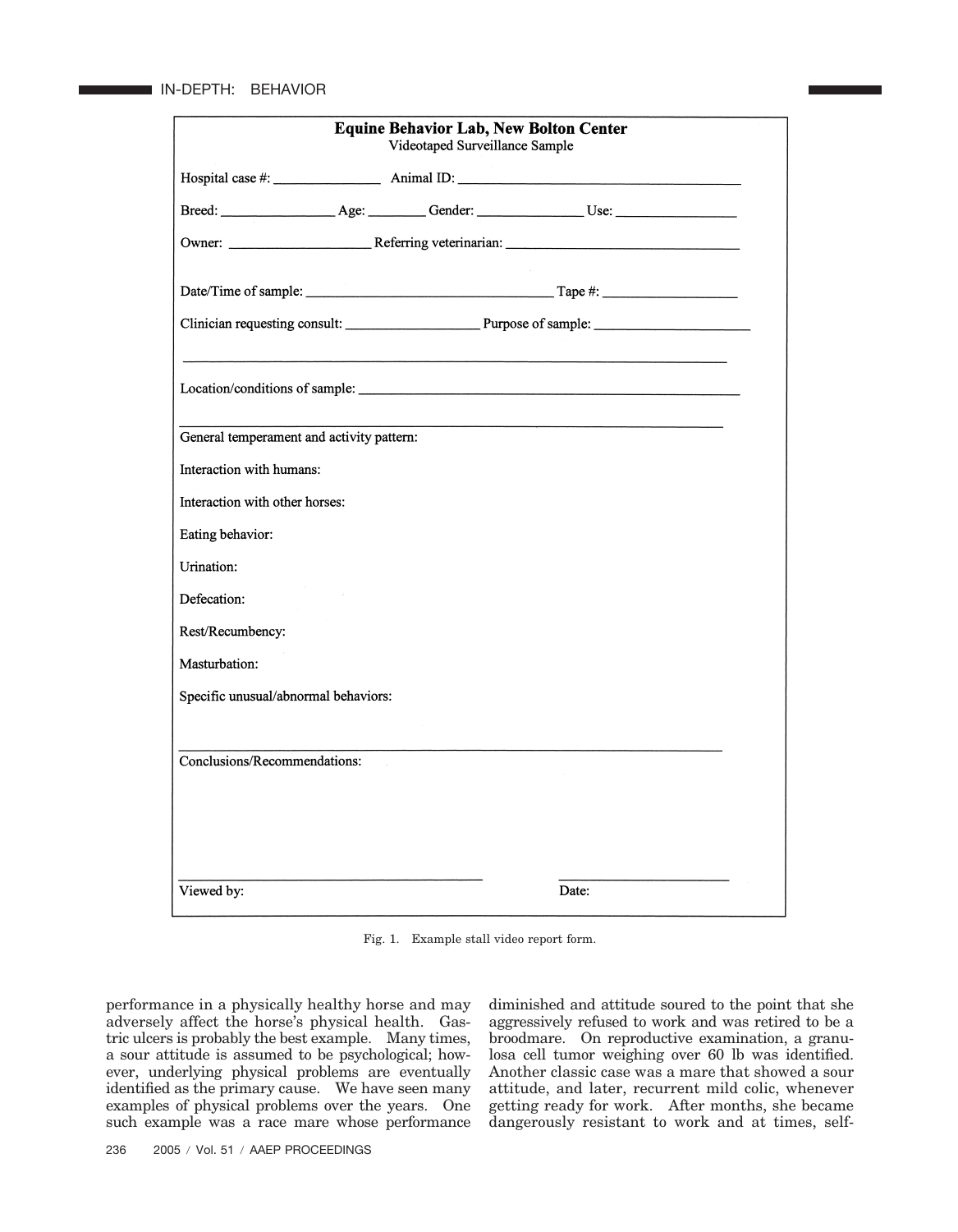mutilative. Eventually, a jejunal abscess was found with a wire twist tie at the core.

#### Episodes

A common presenting complaint that can be challenging to diagnose is an "episode" involving changes in mentation, perception, or posture that clients may refer to as spells, "zoning out," falling asleep, or "freezing." Conditions such as narcolepsy, cataplexy, and epilepsy or myopathies can occur in mild and infrequent episodes that go unrecognized. Minor episodes can be interpreted by owners and trainers as misbehavior, such as unwillingness to work. Because horses sometimes respond as if frightened by the episodes, the behavior may be interpreted by trainers as intermittent spookiness or "panic attacks." The stall-video techniques described earlier can be extremely useful in obtaining examples of the behavior, but depending on the frequency of the episodes, it may take days to catch an episode. We find it worthwhile in many instances to persist, because these horses are often at a considerable risk of injury if used. If the behavior is seen in the undisturbed horse, it usually clarifies the cause immediately as physical; whether or not a specific diagnosis can be reached, it helps the owner or trainer understand that this is not a misbehavior.

#### Self-Mutilation

In the author's experience, self-mutilation, including biting at the flank, chest, abdomen, or limbs, kicking at the body or at walls, or stomping, more often than not indicates current physical discomfort. This is particularly true in mares. In stallions and geldings, on the other hand, there seems to be two forms of self-mutilative behavior. One form is the result of current pain or irritation. The other less common form is self-directed inter-male aggression. Some of the elements of these two forms can be similar, but with careful evaluation, one can usually distinguish between them.

In the self-directed inter-male aggression form of self-mutilation, the sequence includes most or all of the elements of the natural interactive agonistic sequence that would occur between two stallions meeting under natural social conditions.<sup>5</sup> The affected stallion typically sniffs his flank, groin, feces, or oily body residues on walls, gates, or doorways and then nips at his flank or testicles. This sequence is what two stallions would do in a typical inter-male head-to-tale posturing and marking sequence, except there is only one stallion and he is his own target of the sniffing and biting. The sequence often includes squealing or barking grunt vocalizations, striking, and kicking, just as would occur among two stallions. Usually the first and most common site of self-biting is the flank, but the stallion may also bite his shoulders, abdomen, chest, and limbs. This type of self-mutilation may become similar to a stereotypy in that it becomes fixed and rhythmically repetitive in form. It may seem to be the result of boredom or frustration, because episodes tend to occur at similar times of the day when the animal is not doing other meaningful activities or being socially challenged. Like other stereotypies, such as weaving, episodes of this self-directed inter-male aggression form of self-mutilation typically begins slowly and may build to a frenzied rate of fixed repetitions. Stallions may spin violently as if chasing their tail.

In contrast, self-mutilation in response to physical pain or irritation does not usually include self-sniffing, sniffing of feces, or the inter-male type of vocalizations. Episodes often begin without warning, interrupting ongoing meaningful behaviors such as grazing or resting recumbent. In cases of sharp pain, episodes often begin quite explosively. Observers often describe the horse as responding as if it has been stung by a bee. The horse may spin in circles as if it is desperately trying to reach the site of discomfort. The spinning, although similar to the spinning seen in the inter-male form of selfmutilation, is usually shorter in duration, and it is typically interrupted by other behaviors that seem aimed at trying to reach the site of discomfort. Another distinguishing feature of discomfort related self-mutilative behavior is that there are usually less conspicuous signs of discomfort, such as leg lifting or occasional kicks toward the abdomen, interspersed between the major episodes. These minor signs often go unnoticed in casual observation of the horse, but they become more obvious when viewing long video samples, especially in fast forward.

We do see cases for which commonly used diagnostics for various conditions have been negative, yet serious physical problems are eventually identified as the root cause of self-mutilative behavior. One recent example was a young stallion with intermittent flank-biting, kicking, and bucking self-mutilative behavior. Episodes had been noticed when the horse was challenged socially by another stallion or when sexually excited and thwarted from reaching the mare. This behavior had been of some concern but had been present intermittently for several years and was accepted as "just stallion behavior." When the horse was presented for evaluation of questionable semen quality, the manager asked if something could be irritating the testicle and provoking the episodes, which had worsened in recent months. Examination of the testicles failed to identify a problem that would account for the behavior. Evaluation of video samples as described above suggested episodic mild to severe caudal abdominal discomfort that at times interrupted ongoing eating and resting behavior. Several times per 24-h sample, the explosive reaction was judged to be lifethreatening in stall confinement. In some instances, episodes were associated with posturing to urinate. Urinalysis and hematology values were within the normal range. On transabdominal ultrasound examination, a 5-cm cluster of nephroliths